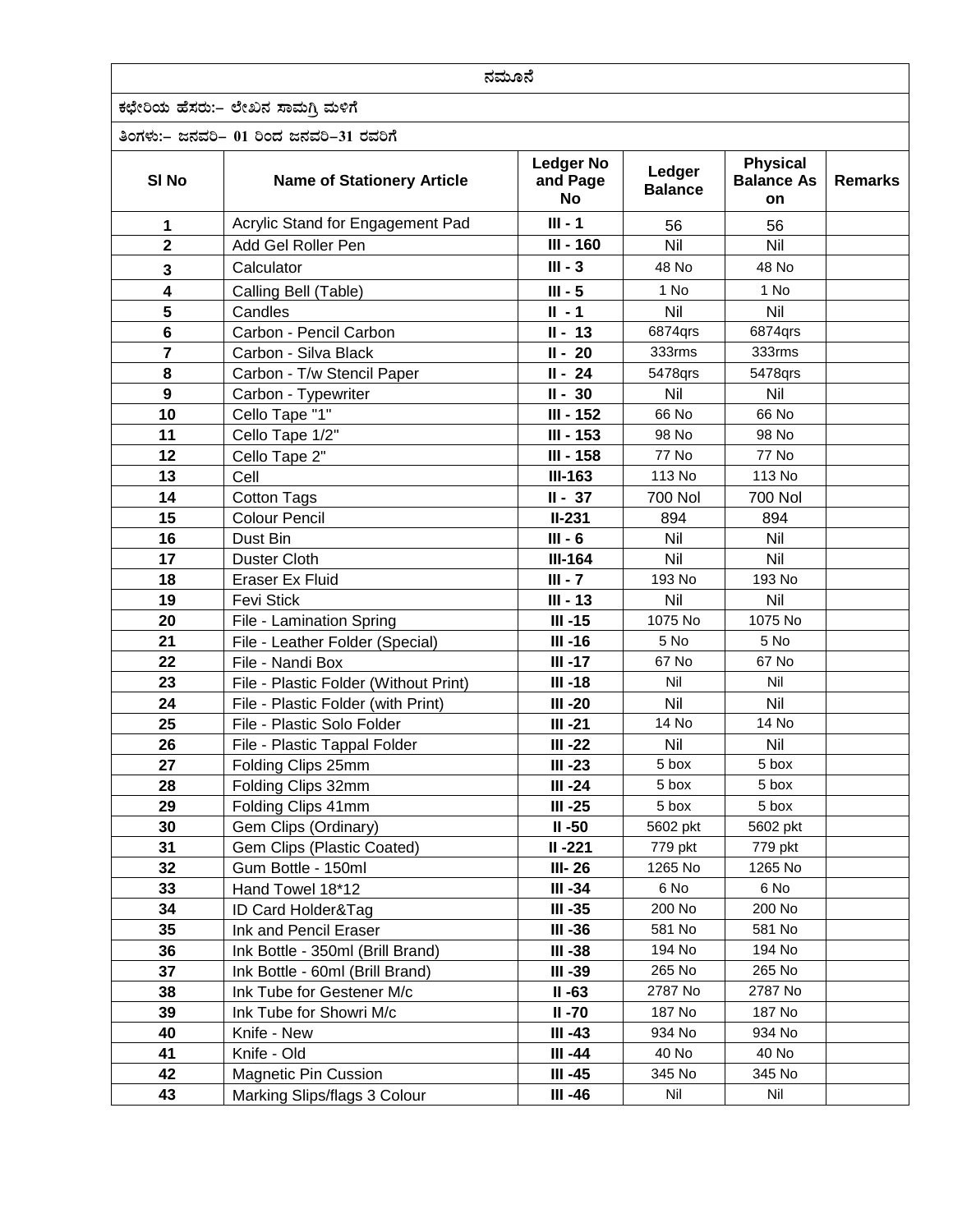| 44 | Mouse Pads                       | III -47        | 1 No     | 1 No     |  |
|----|----------------------------------|----------------|----------|----------|--|
| 45 | <b>Needles</b>                   | $II - 71$      | 2388 No  | 2388 No  |  |
| 46 | Note Books (Spiral)              | $III -48$      | 300 No   | 300 No   |  |
| 47 | Packing Tape 1" - Brown          | $III - 52$     | 26 No    | 26 No    |  |
| 48 | Packing Tape 3" - Brown          | $III - 53$     | 20 No    | 20 No    |  |
| 49 | Padink Bottle- 110 ML            | $II - 83$      | 2711 No  | 2711 No  |  |
| 50 | Paper Pins                       | $II - 96$      | 505 1/2  | 505 1/2  |  |
| 51 | Paper Weight                     | $III - 54$     | 364 No   | 364 No   |  |
| 52 | Pen Add Gel (Green)              | $III -154$     | Nil      | Nil      |  |
| 53 | Pen - Add Gell (Black)           | $III - 55$     | 200 No   | 200 No   |  |
| 54 | Pen - Add Gell (Blue)            | III-57         | 142      | 142      |  |
| 55 | Pen - Add Gel (Red)              | III-59         | 150 No   | 150 No   |  |
| 56 | Pen - Ball Point (Reyonlds 0.45) | $III -61$      | 264 No   | 264 No   |  |
| 57 | Pen - CD Marker                  | III-156        | 165 No   | 165 No   |  |
| 58 | Pencil - Black Lead              | $II - 108$     | 15322 No | 15322 No |  |
| 59 | Pencil - Blue Colour             | $II - 122$     | 7 No     | 7 No     |  |
| 60 | Pencil - Copying                 | $II - 124$     | 666      | 666      |  |
| 61 | Pencil - Drawing Pencil          | II-212         | Nil      | Nil      |  |
| 62 | Pencil Eraser (Rubber)           | III-65         | 1 No     | 1 No     |  |
| 63 | Pencil Green Colour              | II-130         | 1716 No  | 1716 No  |  |
| 64 | Pencil Sharpner                  | III-67         | 52 No    | 52 No    |  |
| 65 | Pencil - Shorthand               | $II - 135$     | 3614     | 3614     |  |
| 66 | Pen - Highlighter                | III-68         | 5 No     | 5 No     |  |
| 67 | Pen - Permanent Marker           | <b>III-70</b>  | 1 No     | 1 No     |  |
| 68 | Pen - Racer Gel (Blue)           | $III -71$      | 4 No     | 4 No     |  |
| 69 | Pen - Sign Pen (Black)           | $III -157$     | Nil      | Nil      |  |
| 70 | Pen - Sketch Pen (Black)         | $III - 73$     | Nil      | Nil      |  |
| 71 | Pen - Sketch Pen (Colour)        | <b>III-161</b> | Nil      | Nil      |  |
| 72 | Pen Stand                        | <b>III-74</b>  | 54 No    | 54 No    |  |
| 73 | Pen - Trimax (Black)             | <b>III-75</b>  | 112 No   | 112 No   |  |
| 74 | Pen - Trimax (Blue)              | <b>III-76</b>  | 148 No   | 148 No   |  |
| 75 | Pen - Uniball Eye Fine (Black)   | III-159        | Nil      | Nil      |  |
| 76 | Pen - Uniball Eye Fine (Blue)    | $III -158$     | Nil      | Nil      |  |
| 77 | Pen - Uniball Eye Fine (Green)   | III-159        | 4 No     | 4 No     |  |
| 78 | Pockers                          | III -77        | 106 No   | 106 No   |  |
| 79 | Posted Sticking Pad 3x2          | III-80         | 46 No    | 46 No    |  |
| 80 | Posted Sticking Pad 3x3          | <b>III-163</b> | 50No     | 50No     |  |
| 81 | Posted Sticking Pad 3x4          | III-81         | 27 No    | 27 No    |  |
| 82 | Posted Sticking Pad 3x5          | III-82         | 51 No    | 51 No    |  |
| 83 | Punching Machine - Double Hole   | $III - 83$     | 61 No    | 61 No    |  |
| 84 | Punching Machine - Single Hole   | III -86        | 128 No   | 128 No   |  |
| 85 | Refill - Add Gel (Black)         | III-89         | 152 No   | 152 No   |  |
| 86 | Refill - Add Gel (Blue)          | III-90         | Nil      | Nil      |  |
| 87 | Refill - Add Gel (Green)         | III-92         | 212 No   | 212 No   |  |
| 88 | Refill - Add Gel (Red)           | $III -93$      | 307 No   | 307 No   |  |
| 89 | Refill - Blue (Reynolds 0.45)    | III-94         | 613 No   | 613 No   |  |
| 90 | Refill - Red (Reynolds 0.45)     | III -98        | 369 No   | 369 No   |  |
| 91 | Refill - Trimax (Blue)           | $III - 102$    | Nil      | Nil      |  |
| 92 | Rubber Band (Medium Size)        | $III - 103$    | 19 pkt   | 19 pkt   |  |
| 93 | Rubber Stamp Holder              | III-104        | 8 No     | 8 No     |  |
| 94 | Scale 12" (Metal)                | $III -105$     | 43 No    | 43 No    |  |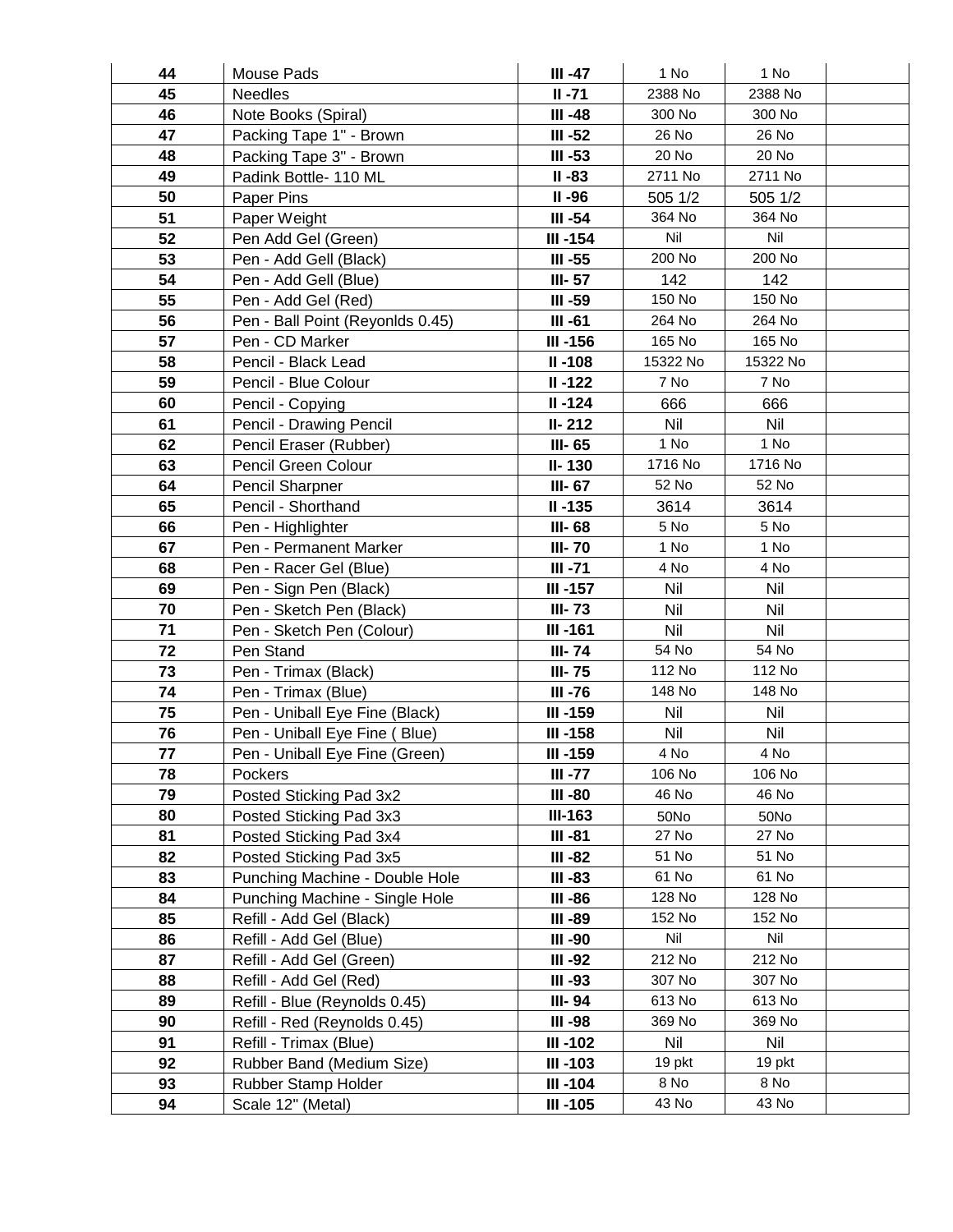| 95                      | Scale 12" (Plastic)                  | <b>III-106</b>                     | 25 No                    | 25 No                                      |                |
|-------------------------|--------------------------------------|------------------------------------|--------------------------|--------------------------------------------|----------------|
| 96                      | <b>Scissors</b>                      | $III - 107$                        | 217 No                   | 217 No                                     |                |
| 97                      | Scribbling Pad                       | $III - 111$                        | Nil                      | Nil                                        |                |
| 98                      | Sealing Wax                          | $II - 141$                         | 1689 pkt                 | 1689 pkt                                   |                |
| 99                      | Selfink Pad - Cassete                | III-149                            | 420 No                   | 420 No                                     |                |
| 100                     | Selfink Pad - Metal                  | $II - 153$                         | 1556No                   | 1556No                                     |                |
| 101                     | Shorthand Books (Spiral)             | $III - 112$                        | 606 No                   | 606 No                                     |                |
| 102                     | Shorthand NoteBooks(Ordinary)        | $II - 168$                         | 2087 No                  | 2087 No                                    |                |
| 103                     | Stapler Machine 23/17                | III-162                            | Nil                      | Nil                                        |                |
| 104                     | Stapler Machine 24/6                 | $III -114$                         | 196 No                   | 196 No                                     |                |
| 105                     | <b>Stapler Machine No-10</b>         | $III -118$                         | 96No                     | 96No                                       |                |
| 106                     | Stapler M/c (Small-Pocket)           | $III - 123$                        | 45 No                    | 45 No                                      |                |
| 107                     | Stapler Pin No-10                    | $III - 143$                        | Nil                      | Nil                                        |                |
| 108                     | Stapler Pin No-24/6                  | $III - 124$                        | 2230 pkt                 | 2230 pkt                                   |                |
| 109                     | Stapler Pins 23/17 (Heavy Duty)      | $III -130$                         | 276 pkt                  | 276 pkt                                    |                |
| 110                     | <b>Sticker Flags 5 Colour</b>        | $III - 131$                        | Nil                      | Nil                                        |                |
| 111                     | Stickers "immediate"                 | $III - 132$                        | 27sheet                  | 27sheet                                    |                |
| 112                     | Stickers "secret"                    | $III - 132$                        | 39 sheets                | 39 sheets                                  |                |
| 113                     | Stickers "today"                     | $III - 133$                        | 3 sheets                 | 3 sheets                                   |                |
| 114                     | Stickers "top Priority"              | $III - 133$                        | 15 sheets                | 15 sheets                                  |                |
| 115                     | Stickers "urgent"                    | $III - 134$                        | Nil                      | Nil                                        |                |
| 116                     | <b>Tabalak Thread</b>                | $II - 191$                         | Nil                      | <b>Nil</b>                                 |                |
| 117                     | <b>Table Tray Plastic</b>            | $III - 134$                        | 8No                      | 8No                                        |                |
| 118                     | Tappal Box - Big (18'x12'x12')       | <b>III-135</b>                     | 50 No                    | 50 No                                      |                |
| 119                     | Tappal Box - Small (18'x12'x9)       | $III -136$                         | Nil                      | Nil                                        |                |
| 120                     | Tracing Paper-85/90-A3               | $III - 137$                        | Nil                      | Nil                                        |                |
| 121                     | Tracing Paper-85/90-A4               | $III - 138$                        | Nil                      | <b>Nil</b>                                 |                |
| 122                     | Tracing Roll GSM 110/115             | III-139                            | 80 No                    | 80 No                                      |                |
| 123                     | Tracing Roll GSM 60/65               | <b>III-139</b>                     | 50 No                    | 50 No                                      |                |
| 124                     | Tracing Roll GSM 70/75               | $III -139$                         | 76 No                    | 76 No                                      |                |
| 125                     | <b>Type Writer Eraser</b>            | III-140                            | 320 No                   | 320 No                                     |                |
| 126                     | Type Writer Ribbon                   | II-181                             | 4488 No                  | 4488 No                                    |                |
| 127                     | White Tape 3/4"                      | $II - 213$                         | 1847 No                  | 1847 No                                    |                |
| 128                     | <b>White Thread Reels</b>            | $II - 200$                         | 3555 No                  | 3555 No                                    |                |
| 129                     | White Twin Ball                      | $II - 224$                         | Nil                      | Nil                                        |                |
| 130                     | Whitner Pen                          | <b>III-169</b>                     | Nil                      | Nil                                        |                |
| 131                     | ಸ್ಟಿಕ್ಕರ್ "ಕೂಡಲೇ"                    | III-141                            | 24 sheets                | 24 sheets                                  |                |
| 132                     | ಸ್ಟಿಕ್ಕರ್ "ರಹಸ್ಯ"                    | <b>III-141</b>                     | 39 sheets                | 39 sheets                                  |                |
| 133                     | ಸ್ತಿಕ್ಕರ್ "ಇಂದೇ"                     | $III - 142$                        | 5 sheets                 | 5 sheets                                   |                |
| 134                     | Sketch Pen (Red)                     | <b>III-170</b>                     | 200No                    | 200No                                      |                |
| 135                     | <b>ID Card Pouches</b>               | $III-171$                          | Nil                      | Nil                                        |                |
|                         |                                      |                                    |                          |                                            |                |
| SI <sub>No</sub>        | <b>Computer/Copier Article</b>       | <b>Ledger No</b><br>and Page<br>No | Ledger<br><b>Balance</b> | <b>Physical</b><br><b>Balance As</b><br>on | <b>Remarks</b> |
| 1                       | Brother Toner Cartridge- 2150        | 4                                  | Nil                      | Nil                                        |                |
| $\mathbf 2$             | Brother Toner Cartridge- 3145        | $\overline{\mathbf{4}}$            | 2 No                     | 2 No                                       |                |
| 3                       | Cannon Toner Catrtidge - LBP2900/303 | 5                                  | 10 No                    | 10 No                                      |                |
| $\overline{\mathbf{4}}$ | Canon Cartridge - FX9                | $\overline{5}$                     | 2No                      | 2No                                        |                |
| 5                       | Canon Drum Cartridge NPG 28          | 134                                | Nil                      | Nil                                        |                |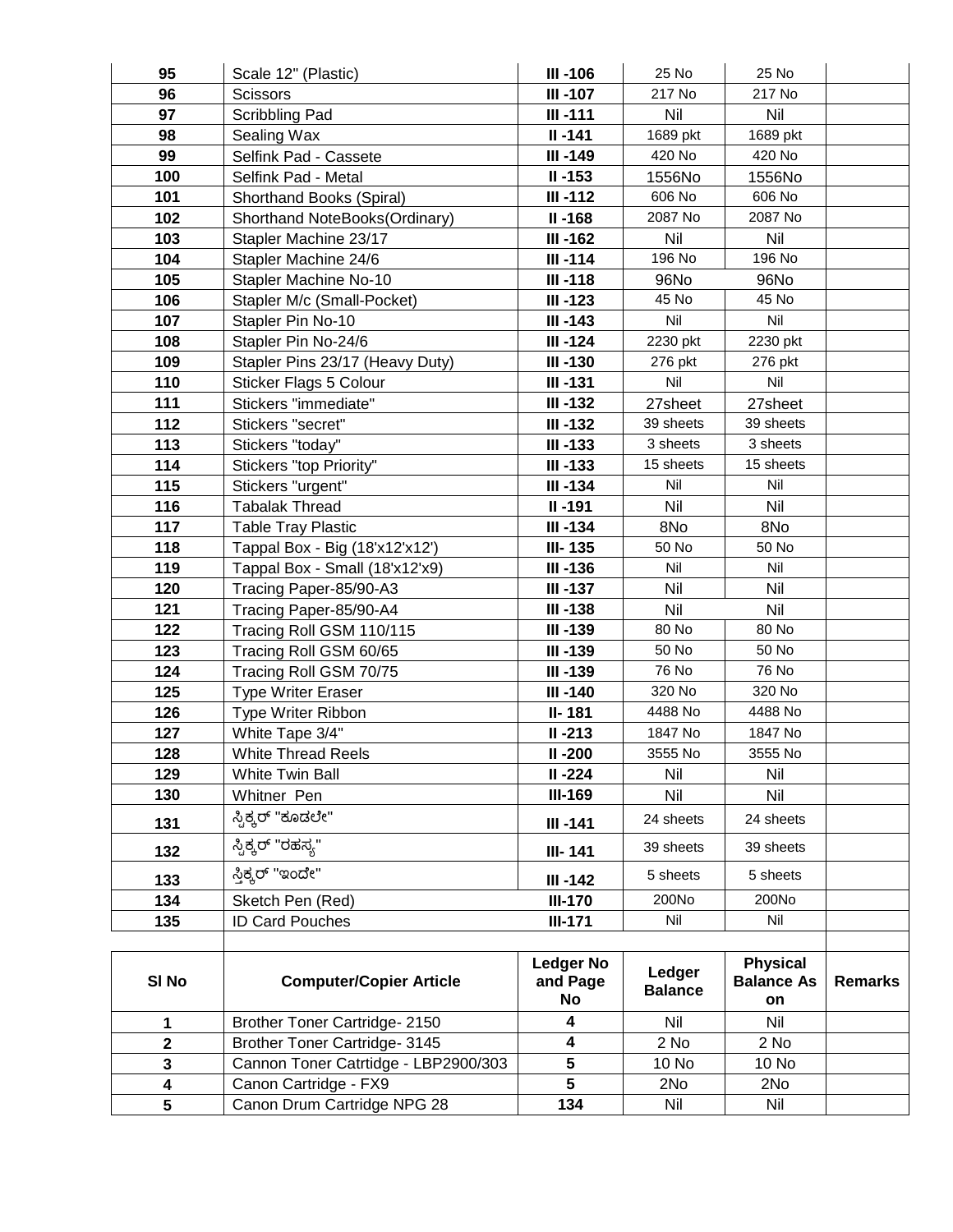| 6              | Canon LBP 3300 Printer Cartridge<br>(308)                                     | 140              | 11No         | 11No         |  |
|----------------|-------------------------------------------------------------------------------|------------------|--------------|--------------|--|
| $\overline{7}$ | Canon Toner 328(Image Class<br>MF4570DN)                                      | $\overline{7}$   | Nil          | Nil          |  |
| 8              | Canon Toner NPG 28(IR 2318L)                                                  | 132              | 1 No         | 1 No         |  |
| 9              | Canon Toner NPG 50 (M/c 2545)                                                 | $\boldsymbol{9}$ | 1 No         | 1 No         |  |
| 10             | <b>CD</b>                                                                     | $\overline{9}$   | 45 No        | 45 No        |  |
| 11             | Cleaning Blade for Ricoh 6000MP<br>Xerox M/c                                  | 144              | Nil          | Nil          |  |
| 12             | Developer for Richo 6000MP Xerox M/c                                          | 143              | Nil          | Nil          |  |
| 13             | Drum for Richo 6000MP Xerox M/C                                               | 143              | Nil          | Nil          |  |
| 14             | Duplo Ink 430S/24LK                                                           | 151              | Nil          | Nil          |  |
| 15             | Duplo Ink DU04LH Black for DP-U550                                            | 150              | Nil          | Nil          |  |
| 16             | Duplo Master Roll DRU 55-A3 for DP-<br>U550                                   | 150              | Nil          | Nil          |  |
| 17             | <b>DVD</b>                                                                    | 11               | Nil          | Nil          |  |
| 18             | Epson Ribbon Cartridge-FX105/Fx1050                                           | 12               | 51 No        | 51 No        |  |
| 19             | External Hard Disk - 160GB                                                    | 12               | 1 No         | 1 No         |  |
| 20             | Fax Roll (Contronics)                                                         | 13               | <b>18 No</b> | <b>18 No</b> |  |
| 21             | Fax Rolls (DPAR)                                                              | 13               | 5756 No      | 5756 No      |  |
| 22             | Floppy                                                                        | 16               | 60 No        | 60 No        |  |
| 23             | Fuser Guide Plate for Toshiba 205<br>Xerox M/C                                | 149              | Nil          | Nil          |  |
| 24             | Fuser Unit for Modi Xerox 238                                                 | 137              | Nil          | Nil          |  |
| 25             | Fuser Unit for Tosiba 352                                                     | 16               | Nil          | Nil          |  |
| 26             | Gestener Copy Printerink CPI7(5308+)                                          | 17               | 5 No         | 5 No         |  |
|                | Heat/Hot Roller for Ricoh 6000MP                                              | 145              | Nil          | Nil          |  |
| 27             | Xerox M/c                                                                     |                  |              |              |  |
| 28             | Heat Roller for Sharp ARM205                                                  | 151              | Nil          | Nil          |  |
| 29             | Heat Roller For Toshiba 205 Xerox M/C                                         | 17               | 2 No         | 2 No         |  |
| 30             | Heat Roller for Toshiba 352 Xerox M/C                                         | 160              | Nil          | <b>Nil</b>   |  |
| 31             | HP Colour Laserjet Cartridge - 6000AB                                         | 18               | 4 No         | 4 No         |  |
| 32             | HP Colour Laserjet Cartridge - 6001CA                                         | 18               | 4 No         | 4 No         |  |
| 33             | HP Colour Laserjet Cartridge - 6002AY                                         | 19               | 4 No         | 4 No         |  |
| 34             | HP Colour Laserjet Cartridge - 6003AM<br>HP Colour Laserjet Cartridge - 6470A | 19               | 4 No         | 4 No         |  |
| 35             |                                                                               | 20<br>20         | 4 No         | 4 No         |  |
| 36<br>37       | HP Colour Laserjet Cartridge CB 540A<br>HP Colour Laserjet Cartridge CB 541A  | 21               | 3 No<br>4 No | 3 No<br>4 No |  |
| 38             | HP Colour Laserjet Cartridge CB 542A                                          | 21               | 4 No         | 4 No         |  |
| 39             | HP Colour Laserjet Cartridge CB 543A                                          | 22               | 4 No         | 4 No         |  |
| 40             | HP Colour Laserjet Cartridge - Q7561A                                         | 22               | 8 No         | 8 No         |  |
| 41             | HP Colour Laserjet Cartridge - Q7562A                                         | 23               | 8 No         | 8 No         |  |
| 42             | HP Colour Laserjet Cartridge - Q7563A                                         | 23               | 10 No        | 10 No        |  |
| 43             | HP Colour Laserjet Cartridge - Q7581A                                         | 24               | 6 No         | 6 No         |  |
| 44             | HP Colour Laserjet Cartridge - Q7582A                                         | 24               | 5 No         | 5 No         |  |
| 45             | HP Colour Laserjet Cartridge - Q7583A                                         | 25               | 5 No         | 5 No         |  |
| 46             | HP Inkjet Cartridge 15D Black (840C)                                          | 25               | 55 No        | 55 No        |  |
| 47             | HP Inkjet Cartridge - 17 Tricolour                                            | 26               | 228 No       | 228 No       |  |
| 48             | HP Inkjet Cartridge - 21 Black                                                | 26               | 53 No        | 53 No        |  |
| 49             | HP Inkjet Cartridge - 22 Tricolour                                            | 145              | Nil          | Nil          |  |
| 50             | HP Inkjet Cartridge - 23D Tricolour                                           | 27               | 11 No        | <b>11 No</b> |  |
| 51             | HP Inkjet Cartridge - 27 Black                                                | 27               | 71 No        | 71 No        |  |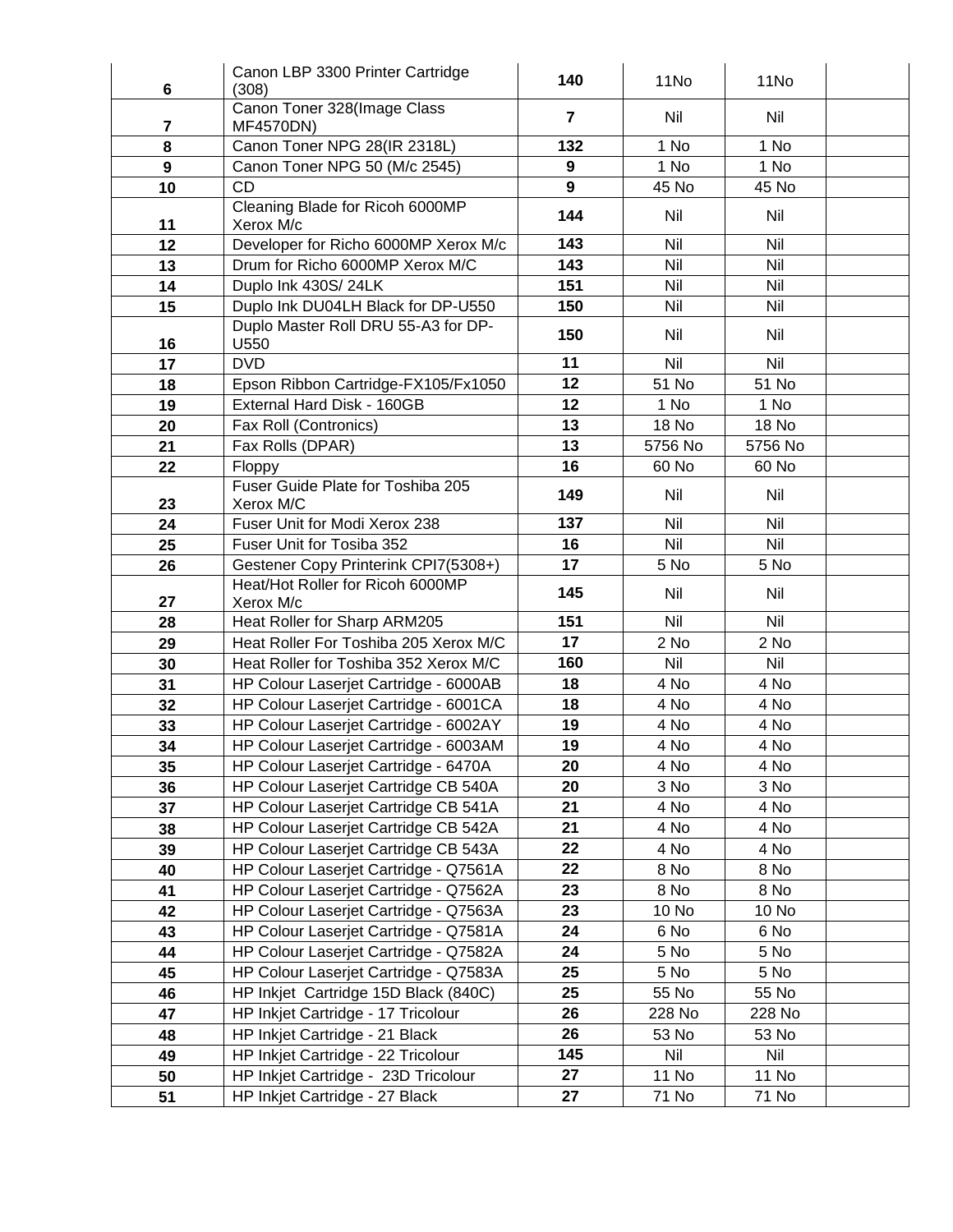| 52 | HP Inkjet Cartridge - 28 Tricolour        | 28  | Nil   | Nil          |  |
|----|-------------------------------------------|-----|-------|--------------|--|
| 53 | HP Inkjet Cartridge - 45A Black           | 28  | 10 No | 10 No        |  |
| 54 | HP Inkjet Cartridge - 818 Black           | 141 | Nil   | Nil          |  |
| 55 | Hp Inkjet Cartridge - 851 Black           | 29  | 10 No | 10 No        |  |
| 56 | Hp Inkjet Cartridge - 852 Black           | 29  | 25 No | 25 No        |  |
| 57 | HP Inkjet Cartridge - 853 Black           | 30  | 31 No | 31 No        |  |
| 58 | HP Inkjet Cartridge - 854 Tricolour       | 30  | 11 No | 11 No        |  |
| 59 | HP Inkjet Cartridge - 855 Black           | 31  | 4 No  | 4 No         |  |
| 60 | HP Inkjet Cartridge - 857 Colour          | 31  | 23 No | 23 No        |  |
| 61 | HP Inkjet Cartridge - 901 Black           | 146 | Nil   | Nil          |  |
| 62 | HP LaserJet Cartridge - 3903 F            | 32  | 3 No  | 3 No         |  |
| 63 | HP Laserjet Cartridge - 8061X             | 32  | 14 No | 14 No        |  |
| 64 | HP Laserjet Cartridge - C3906F            | 33  | 19 No | 19 No        |  |
| 65 | HP Laserjet Cartridge - C4096A            | 33  | 51 No | 51 No        |  |
| 66 | HP Laserjet Cartridge - C4127X            | 34  | 11 No | 11 No        |  |
| 67 | HP Laserjet Cartridge - C4129X            | 34  | 61 No | 61 No        |  |
| 68 | HP Laserjet Cartridge - CB435A            | 35  | 6 No  | 6 No         |  |
| 69 | HP Laserjet Cartridge-CB436A              | 36  | 8 No  | 8 No         |  |
| 70 | HP Laserjet Cartridge - CC388A            | 37  | 6No   | 6No          |  |
| 71 | HP Laserjet Cartridge CE505A              | 38  | 11 No | <b>11 No</b> |  |
| 72 | HP Laserjet Cartridge - Q2610A            | 39  | 65 No | 65 No        |  |
| 73 | HP Laserjet Cartridge - Q2612A            | 40  | 2 No  | $2$ No       |  |
| 74 | HP Laserjet Cartridge - Q2613A            | 42  | 12 No | <b>12 No</b> |  |
| 75 | HP Laserjet Cartridge - Q5949A            | 43  | 88 No | 88 No        |  |
| 76 | HP Laserjet Cartridge - Q7115A            | 44  | 55 No | 55 No        |  |
| 77 | HP Laserjet Cartridge - Q7516A            | 45  | 16 No | 16 No        |  |
| 78 | HP Laserjet Cartridge - Q7551A            | 46  | 36 No | 36 No        |  |
| 79 | HP Laserjet Cartridge - Q7553A            | 46  | 7 No  | 7 No         |  |
| 80 | Ink Cartridge for Franking M/C            | 47  | Nil   | Nil          |  |
| 81 | Kilburn Drumkit MK413/414/2035            | 47  | 39 No | 39 No        |  |
| 82 | Kilburn Toner 1560                        | 48  | 6 No  | 6 No         |  |
| 83 | Kilburn TonerTK 410/2035/5Y2B017          | 48  | Nil   | Nil          |  |
| 84 | Kilburn Tonner 1530                       | 133 | Nil   | Nil          |  |
| 85 | Konica Minolta BIZHUB 210(Toner)          | 49  | 10 No | 10 No        |  |
|    | LexMark Printer Cartridge                 | 142 | Nil   | Nil          |  |
| 86 | X264/x363/x364                            |     |       |              |  |
| 87 | Master Roll CPMT-15 (Gestener<br>$5308b+$ | 49  | 5 No  | 5 No         |  |
| 88 | Modi Developer 1025                       | 50  | 31 No | 31 No        |  |
| 89 | Modi Drum 1025                            | 51  | 3 No  | 3 No         |  |
| 90 | Modi Drumkit 238                          | 52  | 2 No  | 2 No         |  |
| 91 | Modi Drum Kit-5620/1025                   | 52  | 1 No  | 1 No         |  |
| 92 | Modi Toner -5835/5834/5816/5825           | 53  | 15 No | 15 No        |  |
| 93 | Panasonic Film Roll For KX FP 701         | 160 | Nil   | Nil          |  |
|    | Panasonic Toner Cartridge KXFAT           |     |       |              |  |
| 94 | 411E                                      | 152 | Nil   | Nil          |  |
| 95 | Panasonic Xerox Toner-8020                | 53  | 26 No | 26 No        |  |
|    | Pansonic Xerox Drum - KXMB772/KX          | 54  | 5 No  | 5 No         |  |
| 96 | FAD 93E                                   |     |       |              |  |
| 97 | Pendrive 16GB                             | 136 | Nil   | Nil          |  |
| 98 | Pendrive 4GB                              | 55  | Nil   | Nil          |  |
| 99 | Pendrive 8GB                              | 57  | Nil   | Nil          |  |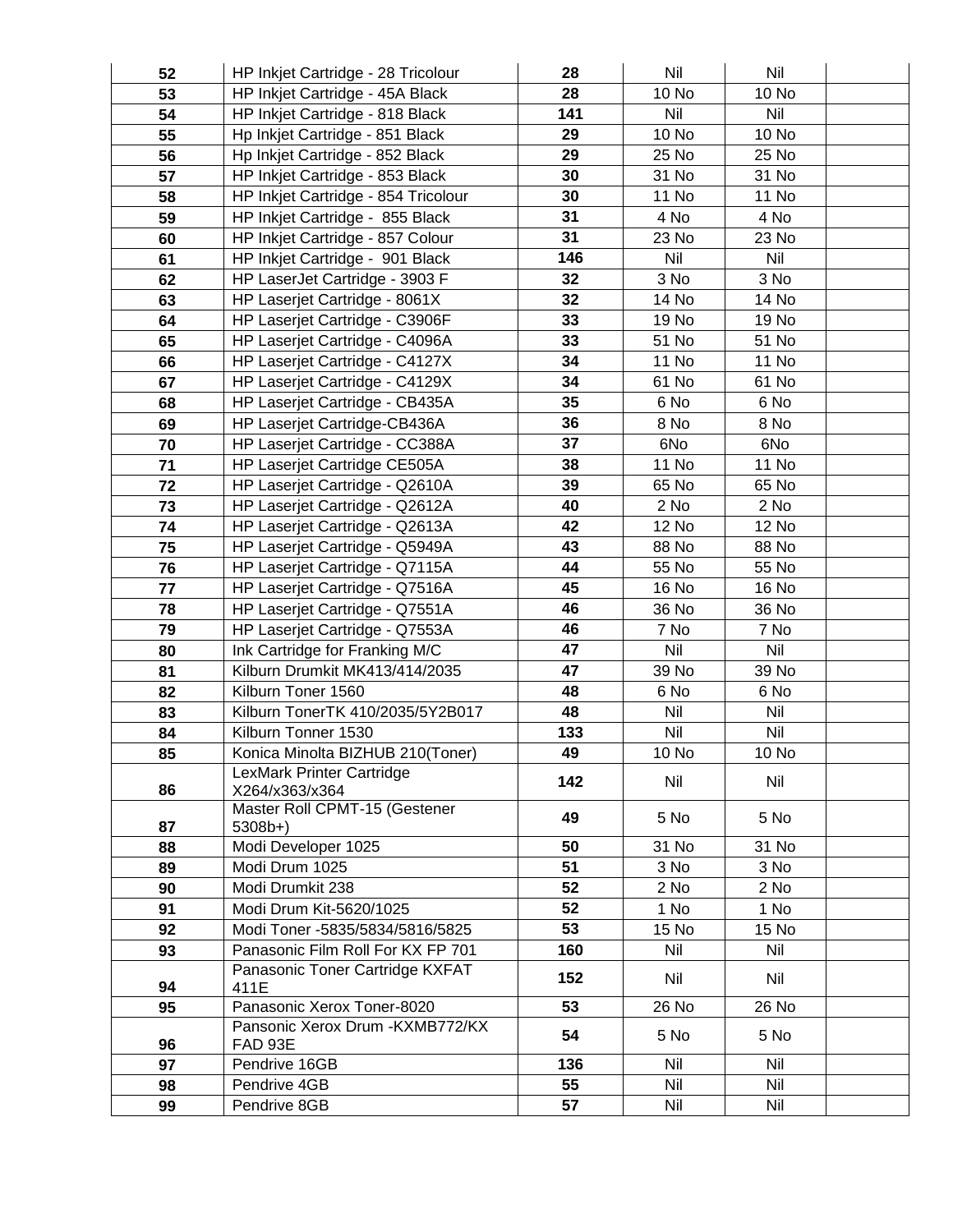| 100        | Postage Ink - For Franking M/c                           | 147      | Nil            | Nil            |  |
|------------|----------------------------------------------------------|----------|----------------|----------------|--|
| 101        | Proline Martix Printer Ribbon P-1000                     | 135      | Nil            | Nil            |  |
| 102        | Ricoh Black Xerox Toner MP 2030                          | 157      | Nil            | <b>Nil</b>     |  |
| 103        | Ricoh Cleaning Blade- 4615/1305                          | 58       | 9 No           | 9 No           |  |
| 104        | Ricoh Cyon Xerox Toner MP 2030                           | 157      | Nil            | Nil            |  |
| 105        | Ricoh Developer-DSM618/1230D                             | 59       | 71 No          | 71 No          |  |
| 106        | Ricoh Drum Dsm618/1230D                                  | 60       | 74 No          | 74 No          |  |
| 107        | Ricoh Drum Kit 1305/4621                                 | 61       | Nil            | Nil            |  |
| 108        | Ricoh Drumkit - 4000B                                    | 62       | 7 No           | 7 No           |  |
| 109        | Ricoh Drum Kit-620D                                      | 63       | <b>11 No</b>   | <b>11 No</b>   |  |
| 110        | Ricoh Drumkit - MP5000B                                  | 64       | 10 No          | 10 No          |  |
| 111        | Ricoh Fuser Unit MP 2000 Xerox M/C                       | 159      | Nil            | Nil            |  |
| 112        | Ricoh Gestenter Blade DSM 618                            | 65       | 2 No           | 2 No           |  |
| 113        | Ricoh Magenta Xerox Toner MP 2030                        | 158      | Nil            | Nil            |  |
| 114        | Ricoh MP DrumKit -2000LA                                 | 66       | 7 No           | 7 No           |  |
| 115        | Ricoh Officio Cartridge SP 1100 SF                       | 148      | Nil            | Nil            |  |
| 116        | Ricoh Toner-1230D/ DSM 618                               | 67       | 4 No           | 4 No           |  |
| 117        | Ricoh Toner -1305(4621/4615)                             | 68       | 39 No          | 39 No          |  |
| 118        | Ricoh Toner 6210D (M/C 6000)                             | 148      | 2 No           | 2 No           |  |
| 119        | Ricoh Toner - MD4500E (4000B)                            | 137      | Nil            | Nil            |  |
| 120        | Ricoh Xerox Colour Toner MP 2030                         | 69       | Nil            | Nil            |  |
| 121        | Ricoh Yellow Xerox Toner MP 2030                         | 158      | Nil            | <b>Nil</b>     |  |
| 122        | Riso Ink G1 RA -4200                                     | 70       | 25 No          | 25 No          |  |
| 123        | Riso Master Roll S 4207/3192(A4 Size)                    | 70       | 2 No           | 2 No           |  |
| 124        | Riso Master Roll S-579/S-549                             | 130      | 45 No          | 45 No          |  |
| 125        | Riso Master Z Type-73 S-4370                             | 71       | 10 No          | 10 No          |  |
| 126        | Riso RN Black Ink - S4207                                | 72       | Nil            | Nil            |  |
|            | Riso RN Master Roll S-3191(S-4207)                       | 73       | 4 No           | 4 No           |  |
| 127        | <b>B4 Size</b>                                           |          |                |                |  |
| 128        | Riso RP Master Roll-A3 Size(S3379)                       | 74<br>75 | 80 No<br>47 No | 80 No<br>47 No |  |
| 129<br>130 | Riso RP Soy Ink-S4203<br>Riso RZ Master Roll-S4248       | 76       | 26 No          | 26 No          |  |
| 131        | Royal Black Magic Dot Matrix Ribbon                      | 77       | 250 No         | 250 No         |  |
| 132        | Samsung Toner Cartridge (109)                            | 77       | 1 No           | 1 No           |  |
| 133        | Samsung Toner Cartridge 1640(108)                        | 78       | 3 No           | 3 No           |  |
| 134        | Sharp Cleaning Blade ARM 205                             | 80       | 4 No           | 4 No           |  |
|            | Sharp Developer                                          |          |                |                |  |
| 135        | AR455SD/ARM452/450N                                      | 81       | 50 No          | 50 No          |  |
|            | Sharp Developer AR 5631/270 SD/271                       | 82       |                |                |  |
| 136        | <b>SD</b>                                                |          | 2 No           | 2 No           |  |
| 137        | Sharp Developer ARM205                                   | 83       | 15 No          | 15 No          |  |
| 138        | Sharp Drum AR455DR/ARM452/450N                           | 84       | 50 No          | 50 No          |  |
| 139        | Sharp Drum ARM205                                        | 85       | 3 No           | 3 No           |  |
|            | Sharp MXM 2700G/MX4501 Cyan                              | 86       | 1 No           | 1 No           |  |
| 140        | <b>Toner Cartridge</b>                                   |          |                |                |  |
| 141        | Sharp MXM 2700G/MX4501 Magenta<br><b>Toner Cartridge</b> | 86       | 1 No           | 1 No           |  |
|            | Sharp MXM 2700G/MX4501 Yellow                            |          |                |                |  |
| 142        | <b>Toner Cartridge</b>                                   | 87       | 1 No           | 1 No           |  |
| 143        | Sharp Roller - FO9CR(A 656/650)                          | 87       | 7 No           | 7 No           |  |
| 144        | SharpToner ARM (201 BT)                                  | 88       | 13 No          | 13 No          |  |
| 145        | Sharp Toner ARM452/450N/455ST                            | 88       | 41 No          | 41 No          |  |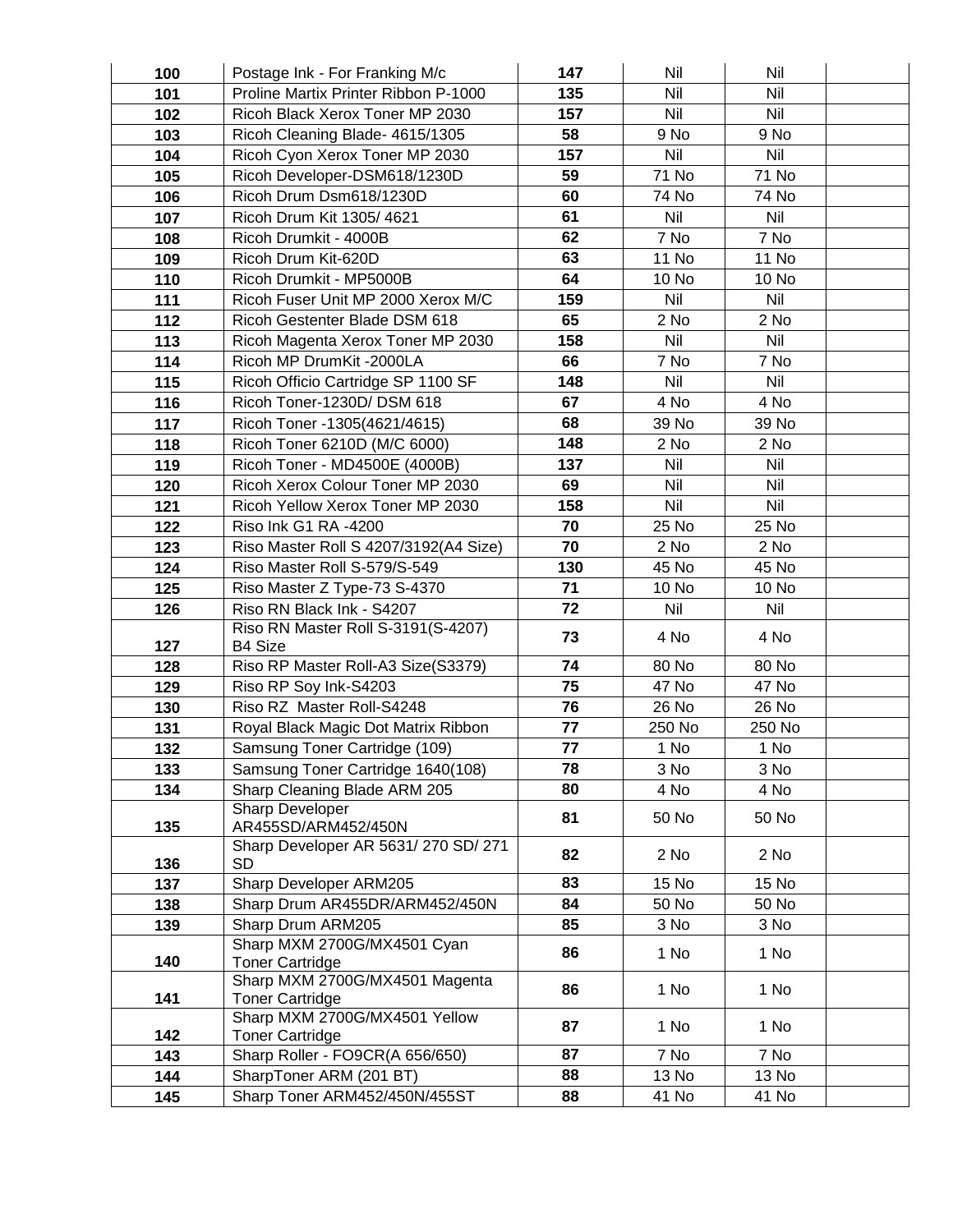| 146 | Sharp Toner AZ 1217                                | 89  | 20 No      | 20 No      |  |
|-----|----------------------------------------------------|-----|------------|------------|--|
| 147 | Sharp Toner Cartridge 305/350                      | 89  | 9 No       | 9 No       |  |
| 148 | Sharp Toner MXM-453 N (MX500)                      | 90  | <b>Nil</b> | <b>Nil</b> |  |
| 149 | Sharp Xerox Toner for AR 5516<br>(020ST)           | 146 | Nil        | Nil        |  |
| 150 | Toshiba Blade 1560                                 | 91  | 1 No       | 1 No       |  |
| 151 | Toshiba Blade 203                                  | 91  | 1 No       | 1 No       |  |
| 152 | Toshiba Developer 1560                             | 92  | 1 No       | 1 No       |  |
| 153 | Toshiba Developer Unit 205 Xerox M/c               | 149 | Nil        | Nil        |  |
| 154 | Toshiba Drum 1560                                  | 92  | 1 No       | 1 No       |  |
| 155 | Toshiba Drum 203                                   | 93  | 1 No       | 1 No       |  |
| 156 | Toshiba Drumkit 1560                               | 94  | 2 No       | $2$ No     |  |
| 157 | Toshiba Drumkit-2060/2860                          | 95  | 14 No      | 14 No      |  |
| 158 | Toshiba Drumkit-2500D                              | 96  | 10 No      | 10 No      |  |
| 159 | Toshiba Drum Kit 282                               | 134 | <b>Nil</b> | Nil        |  |
| 160 | Toshiba Duplo Ink - 600CC/514k                     | 97  | 8 No       | 8 No       |  |
| 161 | Toshiba E-Stidio Toner 2340D                       | 98  | 52 No      | 52 No      |  |
| 162 | Toshiba E Studio 250 Copier Toner                  | 99  | 4 No       | 4 No       |  |
| 163 | Toshiba E-Studio Blade D - 205                     | 100 | 7 No       | 7 No       |  |
| 164 | Toshiba E-Studio Developer 205                     | 101 | 19 No      | 19 No      |  |
| 165 | Toshiba E-Studio Drum-205                          | 102 | 18 No      | 18 No      |  |
| 166 | Toshiba E Studio Drum&Developer-206                | 103 | 10 No      | 10 No      |  |
| 167 | Toshiba E Studio Drum Kit -200                     | 104 | 48 No      | 48 No      |  |
| 168 | Toshiba-E-Studio Drum Kit-352                      | 105 | 46 No      | 46 No      |  |
| 169 | Toshiba E Studio Toner 1600D                       | 106 | 7 No       | 7 No       |  |
| 170 | Toshiba E-Studio Toner 1640D/205                   | 107 | Nil        | Nil        |  |
| 171 | Toshiba E Studio Toner -2060/2030                  | 108 | 2 No       | 2 No       |  |
| 172 | Toshiba E Studio Toner 2820C (TFC<br>28D Black     | 156 | Nil        | Nil        |  |
| 173 | Toshiba E Studio Toner 2820 C (T FC<br>28D Cyan)   | 155 | Nil        | Nil        |  |
| 174 | Toshiba E Studio Toner 2820c (TFC<br>28D Magenta   | 156 | Nil        | Nil        |  |
| 175 | Toshiba E Studio Toner 2820 C (T FC<br>28D Yellow) | 155 | Nil        | Nil        |  |
| 176 | Toshiba E Studio Toner-352                         | 109 | 17 No      | 17 No      |  |
| 177 | Toshiba E-Studio Toner 3580                        | 110 | 20 No      | 20 No      |  |
| 178 | Toshiba E-Stuido Toner T4530D (455<br>$M/C$ )      | 159 | Nil        | Nil        |  |
| 179 | Toshiba Fuser Kit 2060                             | 135 | Nil        | Nil        |  |
| 180 | Toshiba Fuser Upper Cover for 205<br>Xerox M/c     | 147 | Nil        | Nil        |  |
| 181 | Toshiba Recovery Blade 203                         | 111 | 1 No       | 1 No       |  |
| 182 | Toshiba Toner - 1560                               | 131 | 1 No       | 1 No       |  |
| 183 | Toshiba Tray 205 Xerox M/c                         | 112 | 1 No       | 1 No       |  |
| 184 | <b>Transfer Unit for Xerox Work Centre</b><br>238  | 138 | Nil        | Nil        |  |
| 185 | TVS Dot Matrix Ribbon 355                          | 113 | 25 No      | 25 No      |  |
| 186 | Tvs Ribbon Cartridge-HD 7xx/9xx                    | 114 | 43 No      | 43 No      |  |
| 187 | TVS Ribbon Cassette 132/136 Colounm                | 140 | 10 No      | 10 No      |  |
| 188 | TVS Ribbon Cassette 80 Colounm                     | 115 | 253 No     | 253 No     |  |
| 189 | Web Roller For Ricoh 6000 MP                       | 144 | Nil        | Nil        |  |
| 190 | Wep Drum Cartridge 0165/1600+                      | 116 | Nil        | Nil        |  |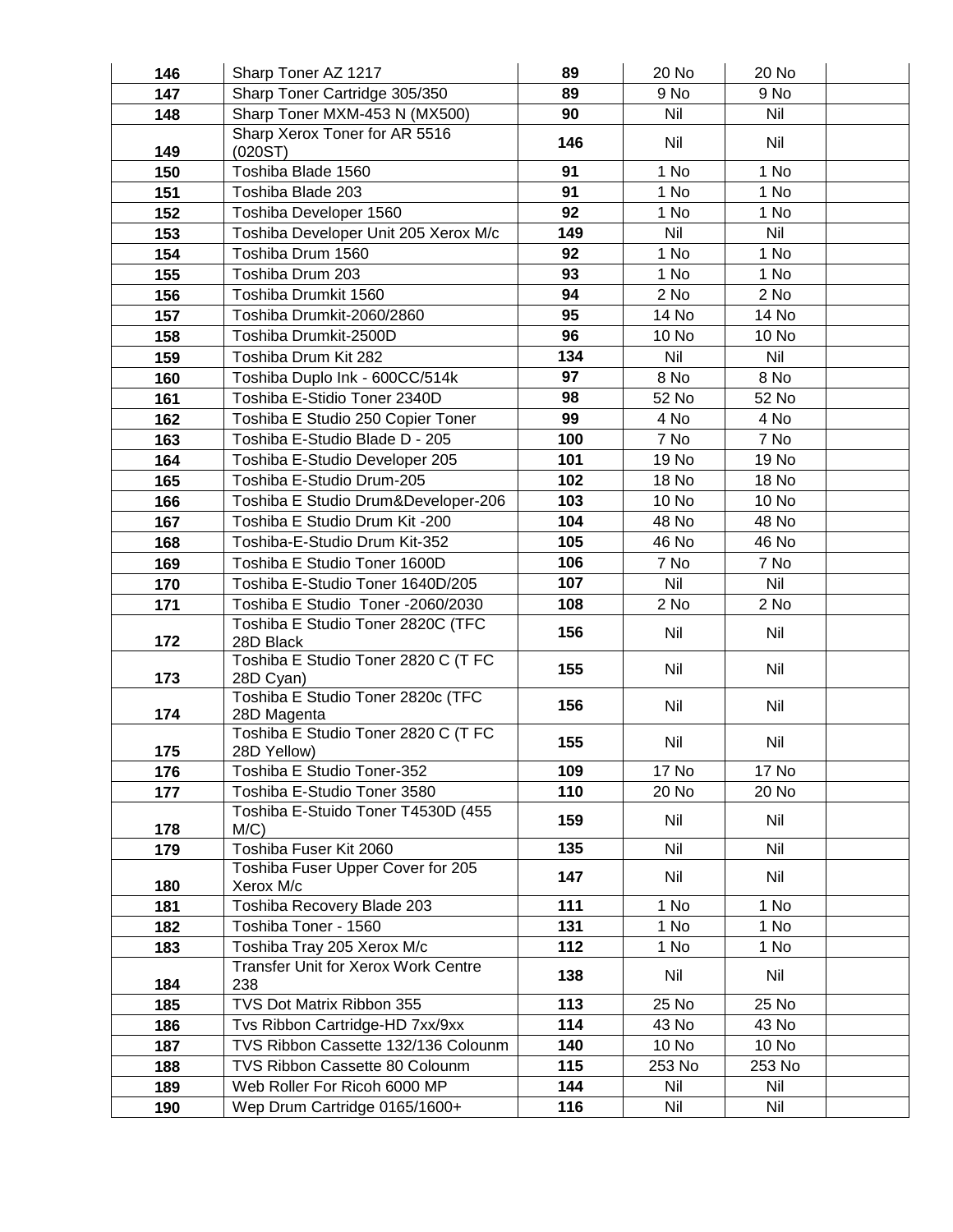| 191 | Wep Ribbon Cartridge 132 Coloum               | 117 | 160 No       | 160 No       |  |
|-----|-----------------------------------------------|-----|--------------|--------------|--|
| 192 | Wep Ribbon Cartridge - LQ2100                 | 118 | 5 No         | 5 No         |  |
| 193 | Wep Toner Cartridge 1600+(0164)               | 119 | Nil          | Nil          |  |
| 194 | Work Center Drum Cartridge 5020               | 120 | 1 No         | 1 No         |  |
| 195 | Work Center Drum Cartridge 5225               | 121 | Nil          | Nil          |  |
| 196 | Work Center Toner-5020                        | 139 | <b>17 No</b> | <b>17 No</b> |  |
| 197 | Work Center Toner Cartridge 5225              | 122 | 3 No         | 3 No         |  |
| 198 | Work Centre Drum Cartridge Pro 420            | 123 | 4 No         | 4 No         |  |
| 199 | Work Centrer Toner PE16D2/series              | 124 | 20 No        | 20 No        |  |
| 200 | Work Centre Toner 415/518/520                 | 125 | 09 No        | 09 No        |  |
| 201 | Xerox Phaser Cartridge<br>3117/3122/3124/3125 | 126 | 1 No         | 1 No         |  |
| 202 | Sharp ARM 205 Toner                           | 127 | Nil          | Nil          |  |
| 203 | Sharp Black Toner MX2700 (MX 2749)            | 128 | Nil          | Nil          |  |
| 204 | Panasonic Toner KXFA7 92E                     | 129 | Nil          | Nil          |  |
| 205 | Canon Fixing film unit IR 2318L               | 161 | Nil          | Nil          |  |
| 206 | Ricoh Drum 4621                               | 161 | Nil          | Nil          |  |
| 207 | Ricoh Developer 4621                          | 162 | Nil          | Nil          |  |
| 208 | Pansonic Drum Cartridge KXFAT 412E            | 162 | Nil          | Nil          |  |
| 209 | HP Inkjet Cartridge Black 950/951             | 163 | Nil          | Nil          |  |
| 210 | HP Inkjet Cartridge Cyan 951                  | 163 | Nil          | Nil          |  |
| 211 | HP Inkjet Cartridge Yellow 951                | 164 | Nil          | Nil          |  |
| 212 | HP Inkjet Cartridge Magenta 951               | 164 | Nil          | Nil          |  |
| 213 | Work Centre Toner 238                         | 165 | Nil          | Nil          |  |
| 214 | Richo Wep Roller for 4000B xerox M/C          | 165 | Nil          | Nil          |  |
| 215 | HP Laserjet Cartridge 278A                    | 166 | Nil          | Nil          |  |
| 216 | HP Inkhet Cartridge 940XL Black               | 166 | Nil          | Nil          |  |
| 217 | HP Inkhet Cartridge 940XL Cyan                | 167 | Nil          | Nil          |  |
| 218 | HP Inkhet Cartridge 940XL Magenta             | 167 | Nil          | Nil          |  |
| 219 | HP Inkhet Cartridge 940XL Yellow              | 168 | Nil          | Nil          |  |

|                                                                                             | ನಮೂನೆ                                                  |                    |                          |                                                   |                |  |
|---------------------------------------------------------------------------------------------|--------------------------------------------------------|--------------------|--------------------------|---------------------------------------------------|----------------|--|
|                                                                                             | ಕಛೇರಿಯ ಹೆಸರು:– ಸರ್ಕಾರಿ ಲೇಖನ ಸಾಮಗಿ ಮಳಿಗೆ                |                    |                          |                                                   |                |  |
|                                                                                             | ಉಗಾಣದ ಹೆಸರು:– ಲೇಖನ ಸಾಮಗ್ಗಿ ಉಗಾಣ                        |                    |                          |                                                   |                |  |
| ತಿಂಗಳು:–<br>ಆಕ್ಟೋಬರ್– 01<br>ರಿಂದ<br>ಆಕ್ಟೋಬರ್–30<br>ರವರಿಗೆ<br>ಜನವರಿ– 01 ರಿಂದ ಜನವರಿ–31 ರವರಿಗೆ |                                                        |                    |                          |                                                   |                |  |
| SI No                                                                                       | <b>Name of Paper Article</b>                           | Ledger<br>/Page No | Ledger<br><b>Balance</b> | <b>Physical</b><br><b>Balance As</b><br><b>on</b> | <b>Remarks</b> |  |
|                                                                                             | A4 Size Envelopes(Brown Colour)                        |                    |                          |                                                   |                |  |
| 2                                                                                           | Az Paper A3 9/1/2x12x1 80GSM<br>With Printing (H.C.Old |                    |                          |                                                   |                |  |
| 3                                                                                           | Azurlaid Paper 21 Kg                                   |                    |                          |                                                   |                |  |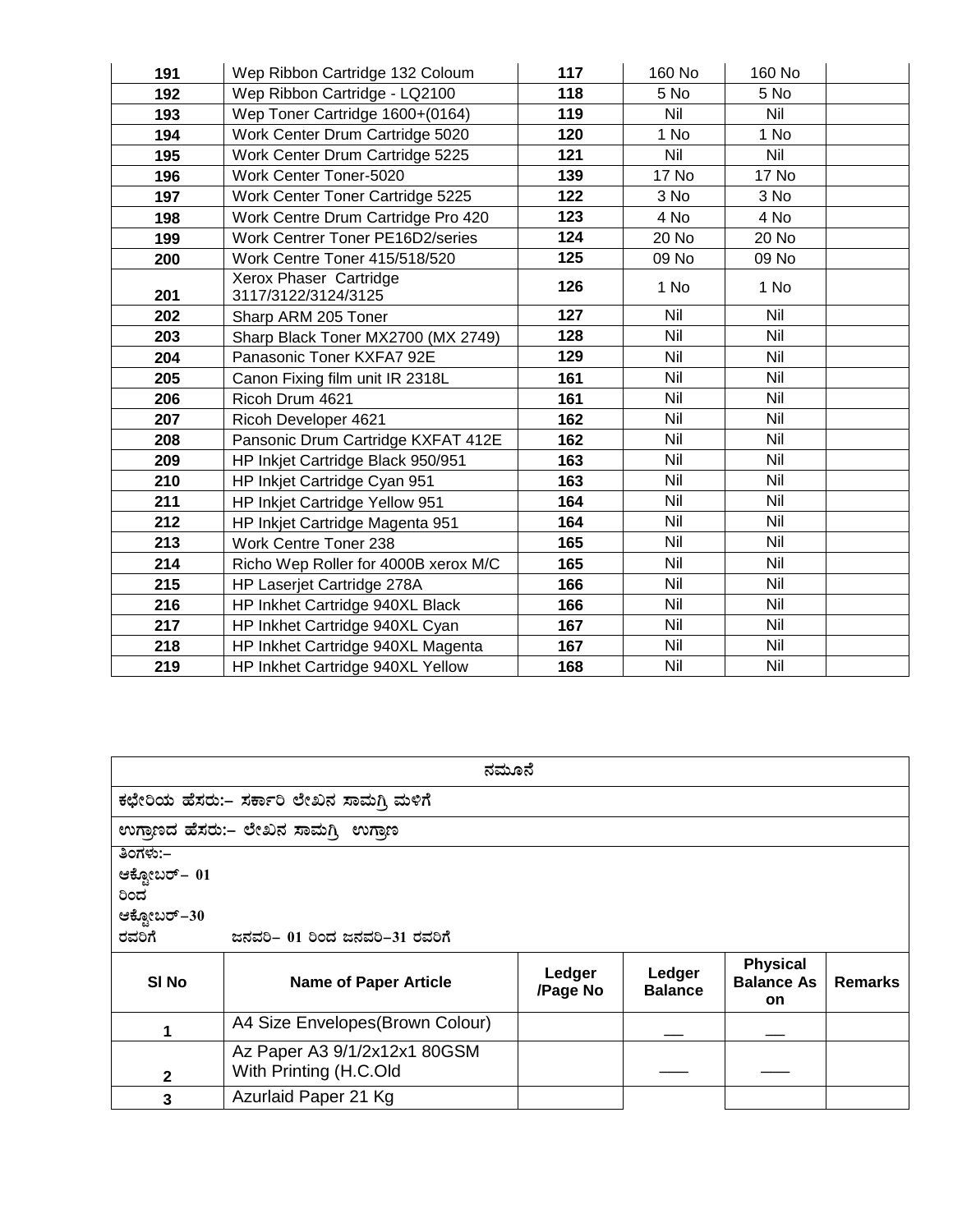| 4              | Azurlaid Paper A3 5.2 KG                               | 1               | 4213 Rms           | 4213 Rms           |
|----------------|--------------------------------------------------------|-----------------|--------------------|--------------------|
| 5              | Buff Paper 3.925kg(A3size)                             |                 | 925 Rms            | 925 Rms            |
| 6              | Cloth Line Covers(Green Colour)<br>20"x15"             | 11              |                    |                    |
| $\overline{7}$ | Colour Copier Paper 75 GSM A4<br><b>Size</b>           | 12 <sub>2</sub> | 24 Rms             | 24 Rms             |
|                | Copier A3 JK (80 GSM)                                  |                 | 128 Rms            | 128 Rms            |
| 8              | 420mmX297mm                                            |                 |                    |                    |
| 9              | Copier A3 TNPL                                         |                 |                    |                    |
| 10             | Copier A4 JK (80 GSM)                                  | 14              | 3121 Rms           | 3121 Rms           |
| 11             | Copier A4 Size 75 Gsm MPM                              |                 |                    |                    |
| 12             | Copier A4 TNPL                                         |                 |                    |                    |
| 13             | Copier F/s JK (346x245MM)                              |                 |                    |                    |
| 14             | <b>Copier Fullscape TNPL</b>                           |                 |                    |                    |
| 15             | Copier Paper A4 Size 80 Gsm MPM                        |                 |                    |                    |
| 16             | Corigated Box 21x12x21                                 | 19              | $10 N0$            | 10 N <sub>o</sub>  |
| 17             | Corigated Box 21x4.5x18                                | 20              | 104 No             | 104 No             |
| 18             | Corigated Box 26.5x36x51 Cms                           | 120             | 300 N <sub>o</sub> | 300 N <sub>o</sub> |
| 19             | Cover 5x10"Maplitho 70 Gsm                             | 21              |                    |                    |
| 20             | Cover 5x11" Maplitho 70 Gsm                            | 26              |                    |                    |
| 21             | Covers 10"x 12"                                        | 29              |                    |                    |
| 22             | Covers 12"x 15"/16" 70Gsm<br>Maplitho                  | 30              |                    |                    |
| 23             | Covers 4"x 5"                                          | 31              |                    |                    |
|                | Covers 4x9" 60Gsm                                      |                 |                    |                    |
| 24             | Covers 4x9 (Azurlaid)                                  |                 |                    |                    |
| 25             | Covers 4x9 Maplitho 70/80GSM                           | 36              | 1011750 No         | 1011750 No         |
|                | Covers Envelopes (Brown) A5                            | 43              |                    |                    |
| 26             | Covers Khaki (Craft Paper) A4 Size                     |                 |                    |                    |
| 27             | Cream Wove 80 Gsm A-1 Size                             | 44              | <b>108 Rms</b>     | <b>108 Rms</b>     |
| 28             | Cream Wove Paper A/4 2.2Kg 85                          |                 | 1094 Rms           | 1094 Rms           |
| 29             | Gsm                                                    | 46              |                    |                    |
| 30             | Duplicating Paper 2.3kg                                |                 | 4858 Rms           | 4858 Rms           |
| 31             | File Boards 10x14"(25.4x36cms)                         | 56              | 8875 No            | 8875 No            |
| 32             | File Wrappers 10x14 (110-120<br>Grams)                 | 105             | 2 N <sub>0</sub>   | $2$ No             |
| 33             | File Wrappers 10x14, 60/70 Gram                        | 60              | 30 No              | 30 No              |
| 34             | JK Copier A3 75Gsm(420x297mm)                          | 106             |                    |                    |
| 35             | JK Copier F/s 75Gsm(215x345MM)                         | 110             | 306 Rms            | 306 Rms            |
| 36             | Karft Paper MGR 90 Gsm 61x86                           |                 |                    |                    |
|                | Kores Brand Copier Fullscape                           |                 |                    |                    |
| 37             | 80gsm(346mmx215mm)                                     |                 |                    |                    |
| 38             | Kores Brand Copier Paper 80 Gsm<br>A3 Size(420mmx297mm |                 |                    |                    |
| 39             | Kores Brand Copier Paper A4 Size<br>80GSM (210mmx297mm |                 |                    |                    |